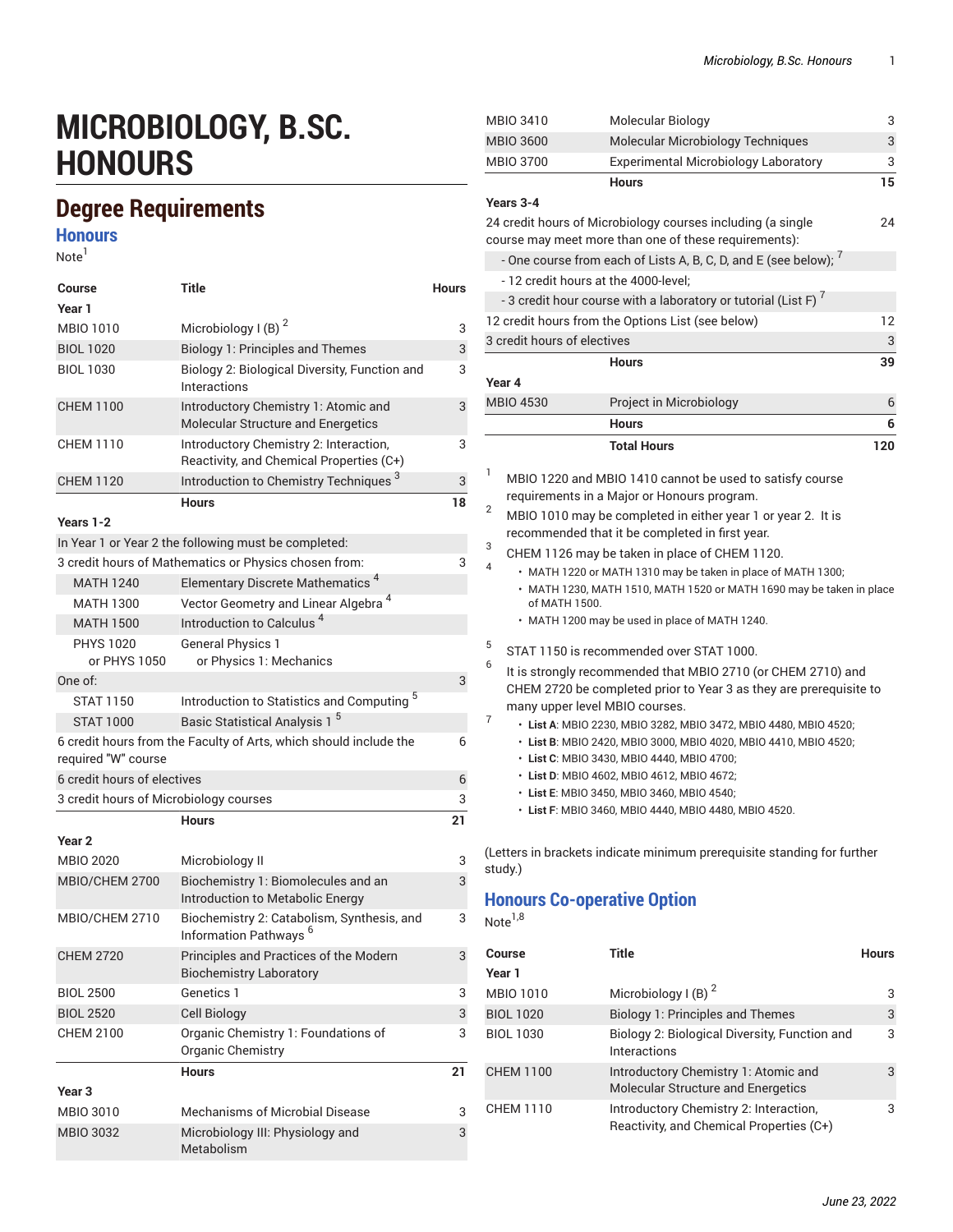| <b>CHEM 1120</b>                                                    | Introduction to Chemistry Techniques <sup>3</sup>                               | 3         | <b>SCI 4990</b>            | Co-operative Education Work Term 4 (if a                                                                         | 0            |
|---------------------------------------------------------------------|---------------------------------------------------------------------------------|-----------|----------------------------|------------------------------------------------------------------------------------------------------------------|--------------|
|                                                                     | <b>Hours</b>                                                                    | 18        |                            | 4th work term is selected)                                                                                       |              |
| Years 1-2                                                           |                                                                                 |           |                            | <b>Hours</b>                                                                                                     | 45           |
|                                                                     | In Year 1 or Year 2 the following must be completed:                            |           |                            | <b>Total Hours</b>                                                                                               | 120          |
|                                                                     | 3 credit hours of Mathematics or Physics chosen from:                           | 3         | $\mathbf{1}$               |                                                                                                                  |              |
| <b>MATH 1240</b>                                                    | Elementary Discrete Mathematics <sup>4</sup>                                    |           |                            | MBIO 1220 and MBIO 1410 cannot be used to satisfy course<br>requirements in a Major or Honours program.          |              |
| <b>MATH 1300</b>                                                    | Vector Geometry and Linear Algebra <sup>4</sup>                                 |           | $\overline{2}$             | MBIO 1010 may be completed in either year 1 or year 2. It is                                                     |              |
| <b>MATH 1500</b>                                                    | Introduction to Calculus <sup>4</sup>                                           |           |                            | recommended that it be completed in first year.                                                                  |              |
| <b>PHYS 1020</b>                                                    | <b>General Physics 1</b>                                                        |           | 3                          | CHEM 1126 may be taken in place of CHEM 1120.                                                                    |              |
| or PHYS 1050                                                        | or Physics 1: Mechanics                                                         |           | 4                          | • MATH 1220 or MATH 1310 may be taken in place of MATH 1300;                                                     |              |
| One of:                                                             |                                                                                 | 3         |                            | • MATH 1230, MATH 1510, MATH 1520 or MATH 1690 may be taken in place                                             |              |
| <b>STAT 1150</b>                                                    | Introduction to Statistics and Computing <sup>5</sup>                           |           | of MATH 1500.              |                                                                                                                  |              |
| <b>STAT 1000</b>                                                    | Basic Statistical Analysis 1 <sup>5</sup>                                       |           |                            | • MATH 1200 may be used in place of MATH 1240.                                                                   |              |
| required "W" course                                                 | 6 credit hours from the Faculty of Arts, which should include the               | 6         | 5<br>6                     | STAT 1150 is recommended over STAT 1000.<br>It is strongly recommended that MBIO 2710 (or CHEM 2710) and         |              |
| 6 credit hours of electives                                         |                                                                                 | 6         |                            | CHEM 2720 be completed prior to Year 3 as they are prerequisite to                                               |              |
| (see below)                                                         | 3 credit hours from Microbiology courses or from the Option List                | 3         | $\overline{7}$             | many upper level MBIO courses.<br>· List A: MBIO 2230, MBIO 3282, MBIO 3472, MBIO 4480, MBIO 4520;               |              |
|                                                                     | <b>Hours</b>                                                                    | 21        |                            | · List B: MBIO 2420, MBIO 3000, MBIO 4020, MBIO 4410, MBIO 4520;                                                 |              |
| Year <sub>2</sub>                                                   |                                                                                 |           |                            | • List C: MBIO 3430, MBIO 4440, MBIO 4700;                                                                       |              |
| <b>MBIO 2020</b>                                                    | Microbiology II                                                                 | 3         |                            | • List D: MBIO 4602, MBIO 4612, MBIO 4672;                                                                       |              |
| MBIO/CHEM 2700                                                      | Biochemistry 1: Biomolecules and an                                             | 3         |                            | · List E: MBIO 3450, MBIO 3460, MBIO 4540;                                                                       |              |
|                                                                     | Introduction to Metabolic Energy                                                |           |                            | · List F: MBIO 3460, MBIO 4440, MBIO 4480, MBIO 4520.                                                            |              |
| MBIO/CHEM 2710                                                      | Biochemistry 2: Catabolism, Synthesis, and<br>Information Pathways <sup>6</sup> | 3         | 8                          | Students in the Co-operative Option must complete MBIO 3010 and<br>MBIO 3410 before their first employment term. |              |
| <b>CHEM 2720</b>                                                    | Principles and Practices of the Modern<br><b>Biochemistry Laboratory</b>        | 3         |                            | (Letters in brackets indicate minimum prerequisite standing for further                                          |              |
| <b>BIOL 2500</b>                                                    | Genetics 1                                                                      | 3         | study.)                    |                                                                                                                  |              |
| <b>BIOL 2520</b>                                                    | Cell Biology                                                                    | 3         |                            | <b>Option List for All Microbiology Programs</b>                                                                 |              |
| <b>CHEM 2100</b>                                                    | Organic Chemistry 1: Foundations of                                             | 3         | <b>Agroecology</b>         |                                                                                                                  |              |
|                                                                     | Organic Chemistry                                                               |           | <b>Course</b>              | <b>Title</b>                                                                                                     | <b>Hours</b> |
|                                                                     | <b>Hours</b>                                                                    | 21        | AGEC 2370                  | <b>Principles of Ecology</b>                                                                                     | 3            |
| Year <sub>3</sub>                                                   |                                                                                 |           | <b>Biological Sciences</b> |                                                                                                                  |              |
| MBIO 3010                                                           | Mechanisms of Microbial Disease <sup>8</sup>                                    | 3         | <b>Course</b>              | Title                                                                                                            | <b>Hours</b> |
| <b>MBIO 3032</b>                                                    | Microbiology III: Physiology and                                                | 3         | <b>BIOL 2242</b>           | The Flowering Plants                                                                                             | 3            |
|                                                                     | Metabolism                                                                      |           | <b>BIOL 2260</b>           | <b>Biology of Fungi and Lichens</b>                                                                              | 3            |
| MBIO 3410                                                           | Molecular Biology <sup>8</sup>                                                  | 3         | <b>BIOL 2300</b>           | Principles of Ecology                                                                                            | 3            |
| <b>MBIO 3600</b>                                                    | Molecular Microbiology Techniques                                               | 3         | <b>BIOL 2380</b>           | <b>Introductory Toxicology</b>                                                                                   | 3            |
| <b>MBIO 3700</b>                                                    | <b>Experimental Microbiology Laboratory</b>                                     | 3         | <b>BIOL 2410</b>           | Human Physiology 1                                                                                               | 3            |
|                                                                     | <b>Hours</b>                                                                    | 15        | <b>BIOL 2420</b>           | Human Physiology 2                                                                                               | 3            |
| Years 3-4                                                           |                                                                                 |           | <b>BIOL 3290</b>           | Medicinal and Hallucinogenic Plants                                                                              | 3            |
|                                                                     | 27 credit hours of Microbiology courses including (a single                     | 27        | <b>BIOL 3370</b>           | Limnology                                                                                                        | 3            |
|                                                                     | course may meet more than one of these requirements):                           |           | <b>BIOL 3400</b>           | <b>Plant Physiology</b>                                                                                          | 3            |
| - One course from each of Lists A, B, C, D, and E (see below); $^7$ |                                                                                 |           | <b>BIOL 3452</b>           | <b>Environmental Plant Physiology</b>                                                                            | 3            |
| - 15 credit hours at the 4000-level;                                |                                                                                 |           | <b>BIOL 3470</b>           | Environmental Physiology of Animals 1                                                                            | 3            |
|                                                                     | - 3 credit hour course with a laboratory or tutorial (List F). <sup>7</sup>     |           | <b>BIOL 3472</b>           | <b>Environmental Physiology of Animals 2</b>                                                                     | 3            |
|                                                                     | 15 credit hours from the Option List (see below)                                | 15        | <b>BIOL 3500</b>           | Genetics 2                                                                                                       | 3            |
| 3 credit hours of electives                                         |                                                                                 | 3         | <b>BIOL 3542</b>           | <b>Developmental Biology</b>                                                                                     | 3            |
| <b>Co-op Requirements:</b>                                          |                                                                                 |           | <b>BIOL 3560</b>           | <b>Comparative Animal Histology</b>                                                                              | 3            |
| <b>SCI 3980</b>                                                     | Co-operative Education Work Term 1                                              | $\pmb{0}$ | <b>BIOL 4480</b>           | <b>Comparative Endocrinology</b>                                                                                 | 3            |
| <b>SCI 3990</b>                                                     | Co-operative Education Work Term 2                                              | 0         | <b>BIOL 4540</b>           | Developmental Molecular Biology                                                                                  | 3            |
| <b>SCI 4980</b>                                                     | Co-operative Education Work Term 3                                              | $\pmb{0}$ | <b>BIOL 4542</b>           | Genes and Development                                                                                            | 3            |
|                                                                     |                                                                                 |           | <b>BIOL 4544</b>           | Advanced Developmental and Cellular Biology                                                                      | 3            |